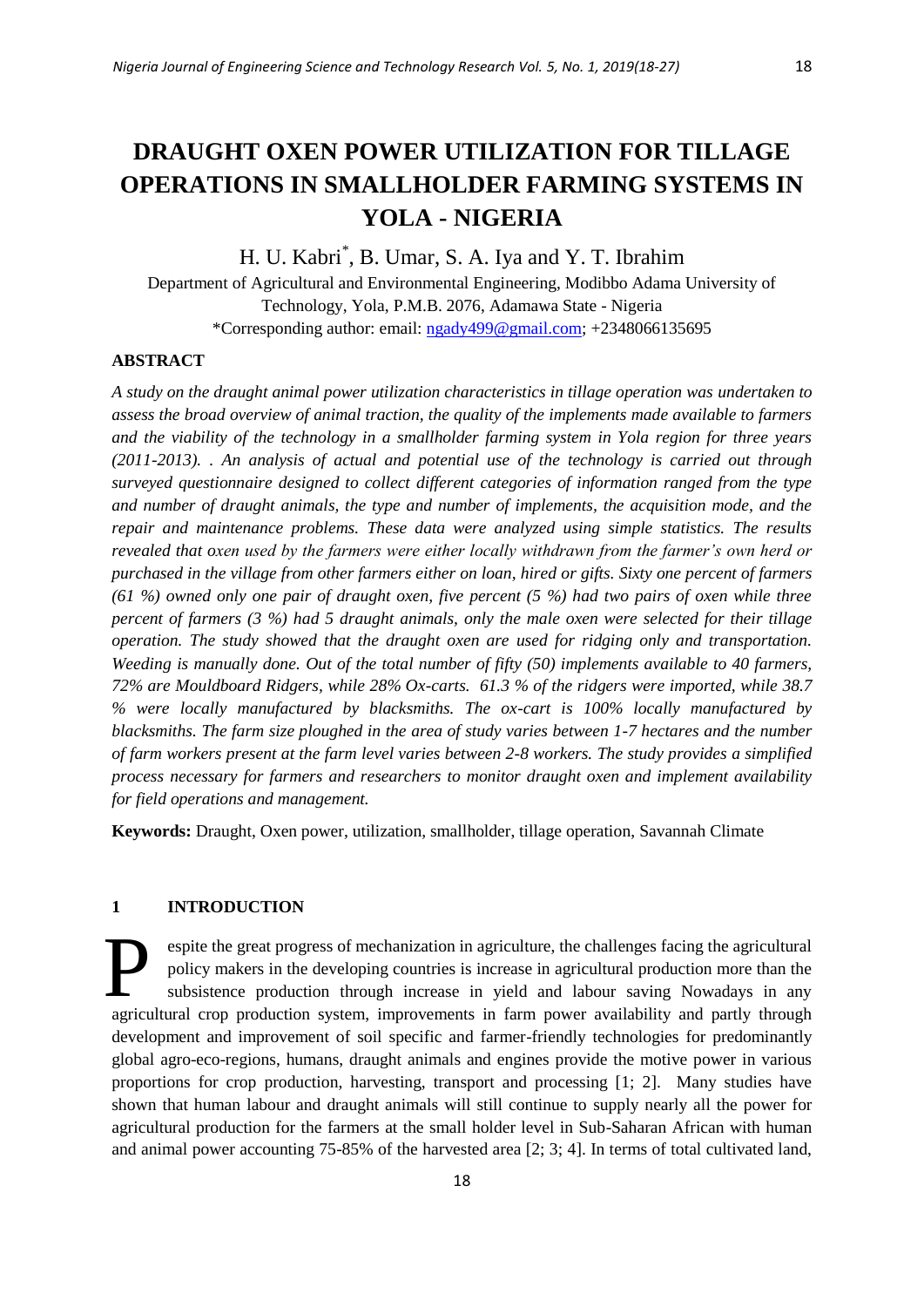it was estimated that human muscle power contributes 80% while animal draught power and mechanical power contribute 15% and 5% respectively in the Sub-Saharan Africa, compared to Asia where over 60% of land cultivated is done using tractor. More than half of the world's population depends on animal power and in some areas it provides up to 90% of power required for crop production [5]. Approximately 10 % of African farmers use draught animal, but this can vary from 1 – 8 % between regions [6]. This is particularly true in semi-arid areas where timeliness in cropping operations is fundamental for successful cropping because of the short growing season. In these situations, draught animal power becomes critical to supplement human energy so that field operations can be done at the right time to reduce the risk of crop failure and to secure a stable yield [7].

Farmers have a relatively wide variety of animal species to choose from for energy supply ranging from mule to horse. Cattle, horses, mules and donkeys are the most commonly used draught animals but camels, dogs, and elephants have been used for traction in some parts of the world. They are used extensively for tillage, sowing, inter-row weeding and transportation [8; 9; 10]. The most commonly used draught animal in Latin America, Africa and Asia is the cattle, but oxen are more preferred because of its availability in numbers and accessibility to farmers, their adaptability to the environment, temperament and muscle ability [8]. In West Africa oxen mostly castrated bulls remain the dominant draught animals for traction. In some areas in Nigeria especially Northern Nigeria, uncastrated males (bulls) are used for traction work [11; 12]. Horses have a very limited geographical range in Africa because they are often expensive, as a result of their high prestige value, unsuitability for transport and their relatively low reproductive efficiency and survival rate [13]. Donkeys are wellsuited for pack transport and for pulling carts in relatively flat areas, but they do not have great tractive power, so their use for pulling ploughs is very limited. Camels are used mainly as pack animals in the countries bordering the Sahara desert. Small numbers are used for land cultivation in semi-arid areas in Mali, Burkina Faso, Niger and Nigeria [14]. These general constraints explain most of the variability in the geographical distribution of draught animals in developing countries. [9] reported that only three operations were performed by draught animals in Adamawa State and these are ridging, weeding and transportation. [15] stated that the technology of animal traction is unstable for animal traction users who generally possessed one pair of oxen. The optimal number of oxen at the farm level is three (3) to secure a fast agricultural production.

The animal drawn mouldboard plough is widely used for primary tillage in the developing countries of Africa [16]. Farmers in arid areas used cultivation tines for tillage. In certain areas, notably Nigeria, the ridger is often the only animal traction implement being used for primary cultivation, weeding and earthen up [13; 17]. [9] reported that apart from the ridgers, no other animaldrawn implement is used for crop production in Adamawa State of Nigeria. Animal-drawn harrows are mainly used to crush clods and to level a seed bed after ploughing. They are widely used in India, but are rarely seen in Africa. Also, Animal-drawn seeders have seldom had the same degree of success as plough and cultivators in West Africa with the exception of Senegal and Mali. This is because seeding can often be quickly and effectively done by hand while mechanical sowing devices are expensive and often require ideal working conditions. Animal-drawn harvesters are not common, but groundnut lifters have had some success. They are generally simple and relatively easy to use [13]. However, their effectiveness is largely determined by soil conditions and the extent to which plants impede progress.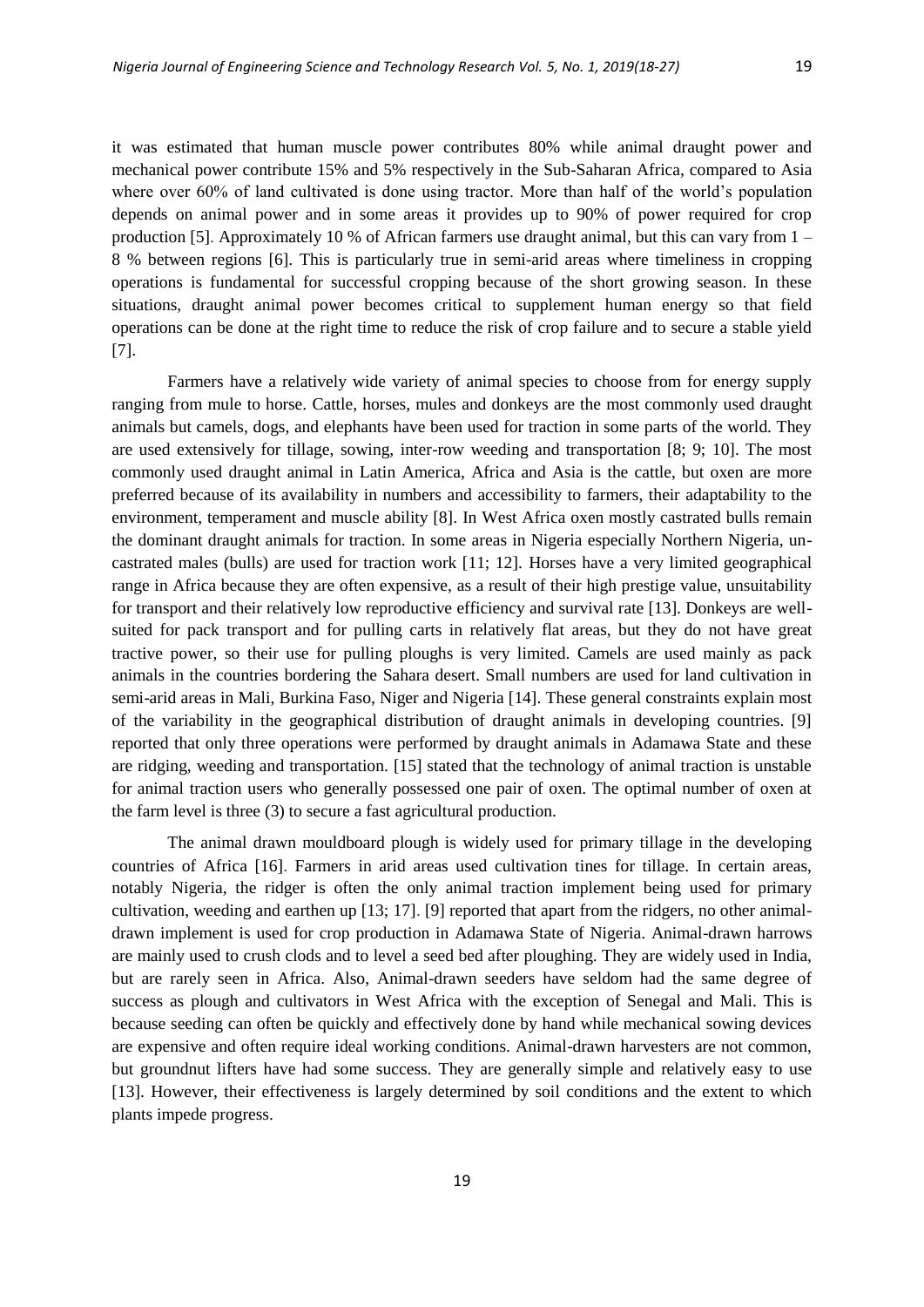Yola area of Adamawa State, located in the north eastern part of Nigeria, is dominated by peasant farmers predominantly small scale farmers and employs hand-tool technology to cultivate their lands for crop production. The farmers are faced with lack of capital, small farm holdings that make usage of tractor power uneconomical [18] . The State is predominant with vast number of animals. This study was undertaken to assess the broad overview of animal traction in the study area (Yola region), the quality of the implements made available to farmers and the viability of the technology. An analysis of actual and potential use of the technology is carried out.

# **2 MATERIALS AND METHODS**

#### **2.1 Research Sites**

The main field studies was conducted in real farmer environments within Yola  $(9^0 \text{ 14}^T)$  and 12<sup>0</sup> 32 E) of Adamawa State - Nigeria in 2011-2013. The area is at an elevation of 200m above sea level and falls within the Eastern Sudan Savanna ecological zone of Nigeria. The area is an agrarian tropical environment marked by dry season (November-April) and wet season (May-October) with mean annual rainfall usually ranges from 700mm to 1,050mm [19; 20] . The soils type in the area is predominantly of sandy loam textures [21; 22].

# **2.2 Data Collection**

The study covered two agric-ecological zones of Yola region where animal traction technology is dominant. In each of the agro-zone 20 farmers who use animal power for tillage operations were selected at random for interview. A methodology of data collection on animal traction was proposed through surveys questionnaire designed to collect different categories of information: The data collected ranged from the type and number of implements, the acquisition mode, the system management, the repair and maintenance problems, the type and number of draught animals. These data were analyzed using simple statistics to better understand the agricultural cropping system alternatives available to farmers in relation to the opportunities offered by the type of agro-ecosystem zones.

#### **3 RESULT AND DISCUSSION**

#### **3.1 Draught Animal Management**

The study showed that oxen were the only animal commonly used for draught power for tillage operations in the study area. All the oxen belong to the Bos indicus breed commonly called Zebu. In the selection process, only the male oxen were selected because social and cultural standards of living prohibit the use of female animals for any physical activity. A total of 83 oxen were counted in the study for the 40 households. They represent more than 80% of the draught animals used in crop production. Oxen used by the farmers were either locally withdrawn from the farmer's own herd or purchased in the village from other farmers or obtained through loan, hired or gifts. A close look at the data from Figure 1 shows that 16% of the farmers owned only one draught animal each. They needed to borrow another animal to constitute a pair in order to carry out their field activities, while 61 % of the farmers owned only one pair of oxen (two oxen) for farm operation. This represents also a risky situation as reported by [12]. The study also revealed that 16 % of the farmers interviewed owned three oxen, 5 % of the farmers owned four oxen (4 draught animals), while 3 % of the farmers had five draught animals to make up two pairs and one ready for replacement. Previous study conducted in the area have shown that in most cases, farmers still rely heavily on traditional hand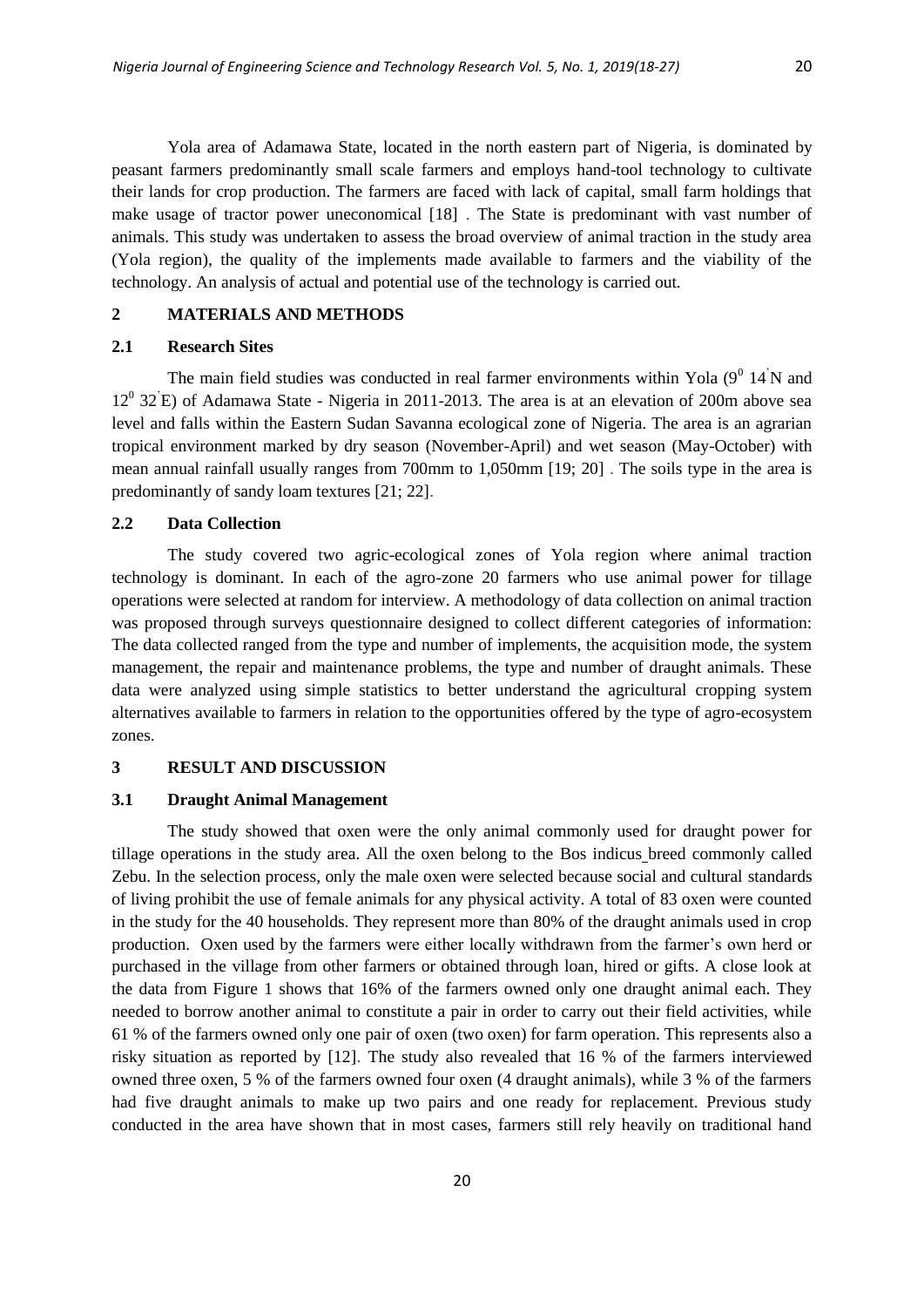tools to complete the unfinished work of the draught animals such as weeding, harvesting and transportation [22]



Figure 1: Draught animal distribution

The study also revealed that training of draught animals for teamwork as well as training of farmers to better use and adjust farm implements was found to be a serious concern to farmers. There was no formal training sessions mentioned by the farmers. The farmers are left to themselves to learn and train animals at a much younger age. Most of the draught animals in the study area were trained between the ages of 2 to 3 years. On some rare occasions, older animals of 5 to 6 years were trained. A minimum of 3 years' experience is generally accepted in the area as needed for a pair of oxen to respond correctly to commands. The average working experience of each draught animal was found to be 4 years. The longest working career was 9 years.

Farmers are faced with challenges concerning draught animal power usage. It was revealed that it took 4 to 5 years of experience for farmers to master the technology. The mastering is necessary before steady yield improvements become apparent. This include implement hitching and adjustments, adjustment of line of draught, keeping ploughshare sharp and moldboard in good scouring conditions, ox-team driving, resources allocation and choice of appropriate cropping techniques.

#### **3.2 Land Availability**

The study showed that majority of the farmers that is  $(65%)$  operated  $2 - 3$  ha of land, while 27.5% owned between  $4 - 5$  ha, with about 2.5% of the farmers above 6 ha of land (Figure 2).



Figure 2. Farm size distribution

21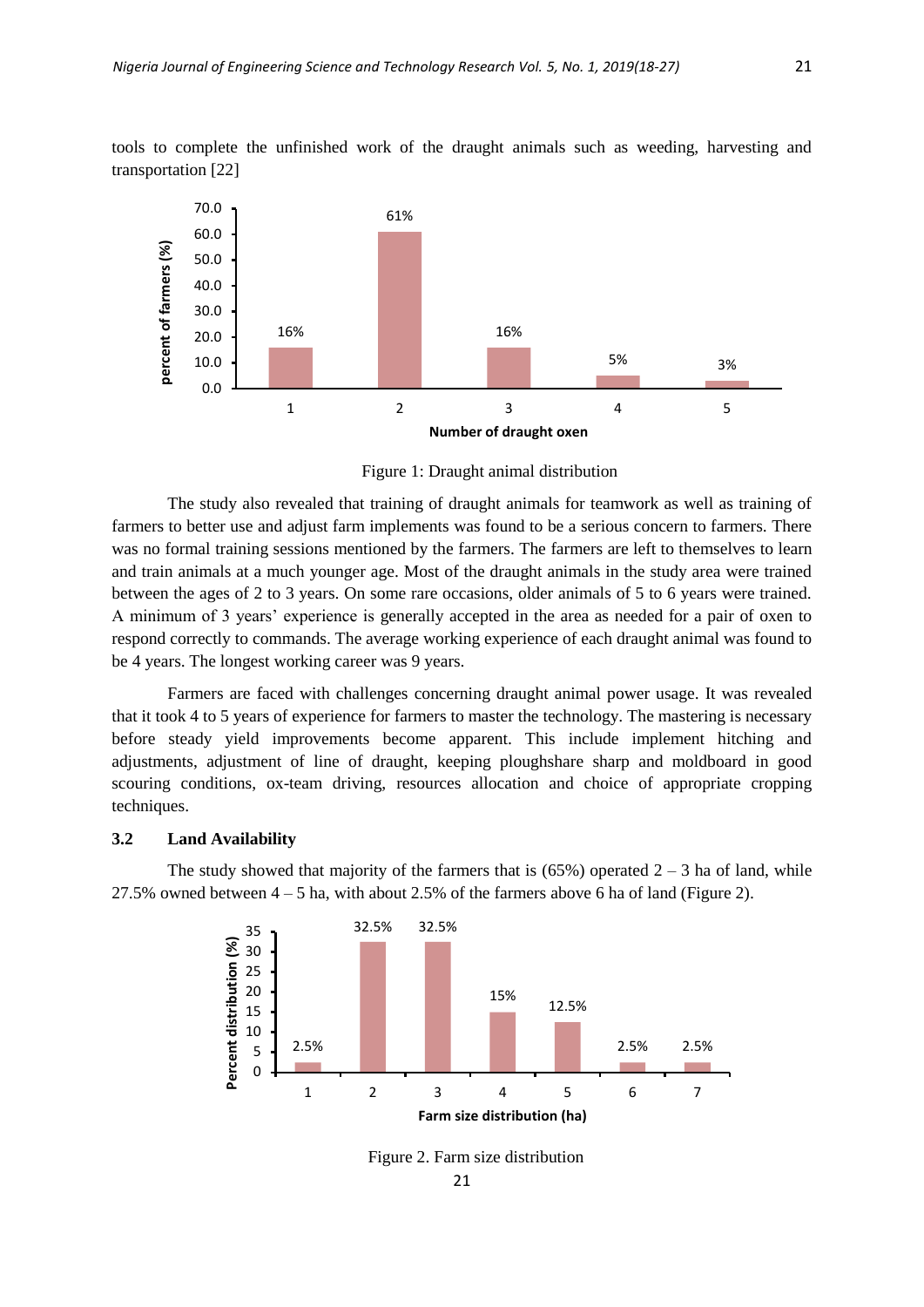#### **3.3 Farm labour**



Figure 3 shows the number of farm workers present at the farm level.

Figure 3. Farm labour distribution

The availability of the farm workers throughout the growing season is crucial to meet the production objectives. The results showed that lack of enough farm labour in a household affect the increased in production of crop. There is therefore need for more mechanization process to meet with the demand. The temporary absence of active family members was pointed out to be a constraint at weeding time.

#### **3.4 Farm equipment survey**

A total number of fifty (50) implements belonging to 40 farmers located in the study area were surveyed. The study showed that 72% of the farmers interviewed owned Mouldboard ridgers used for tillage operation and 28% owned Ox-cart equipment for transportation (Figure 4). The study showed that apart from mouldboard ridger no other animal drawn implements are in used in agricultural operations except as prototypes in some institutions of high learning. This was considered as the priority by the farmers for the high emphasis given to land preparation to improve the field operation timeliness, the extension of cropped areas, and the reduction of drudgery. This agrees with the studies of [9; 12; 13] which reported that ridger is the commonly used animal drawn implement in Nigeria for tillage operations. There is no post tillage activities carried out by the farmers using animal. This could be due to lack of awareness by most of the farmers and the non-availability of some such as animal drawn planters, weeders, fertilizer distributors and harvesters. The percentage (28%) of farmers that owned ox-drawn carts for transportation is above the figure of 2.3% that was reported by [12] for farmers in Borno State Nigeria.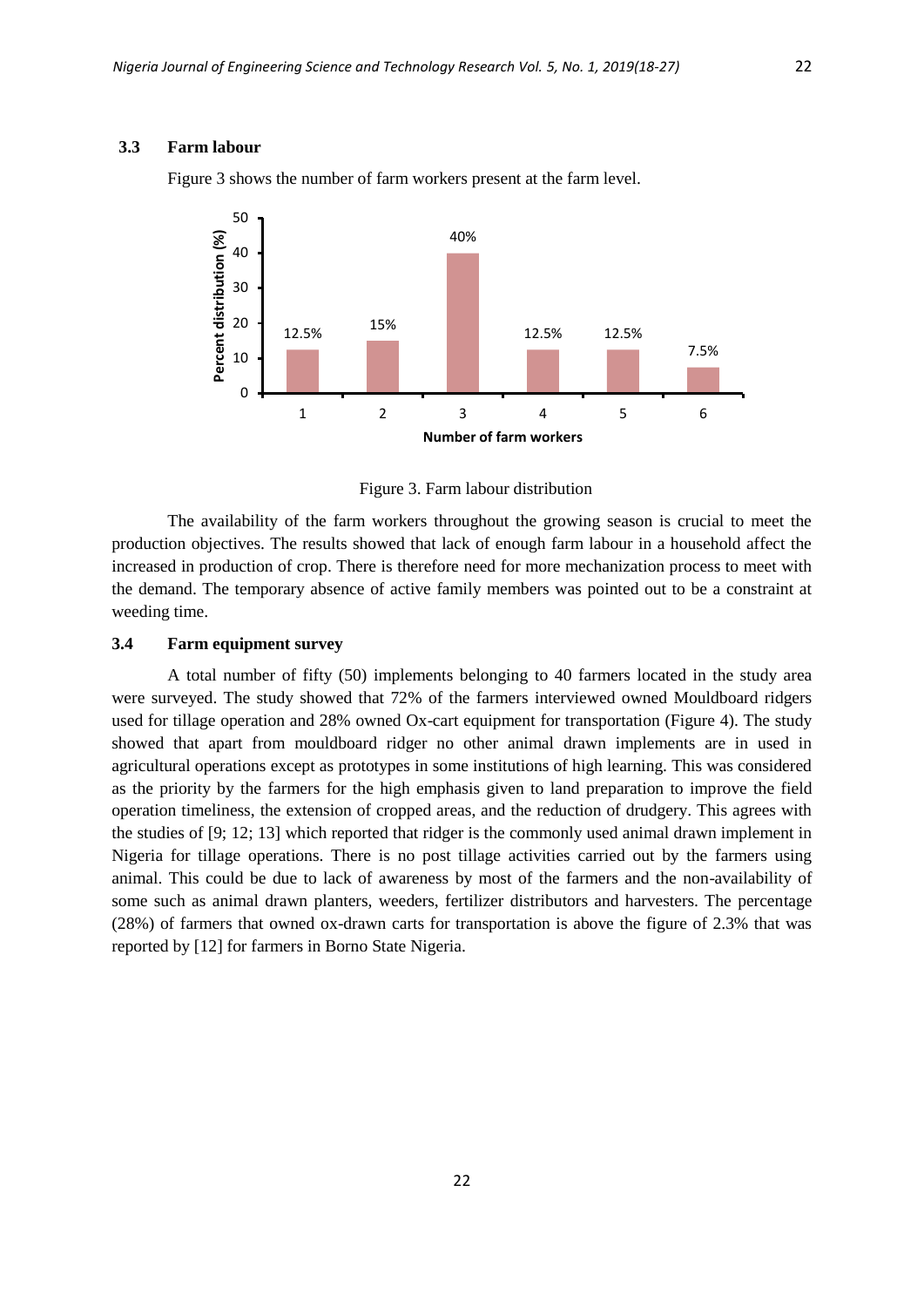

Figure 4. Types of implement used by farmers

This result agreed with study of [7] which said that, the geographical distribution of the types and number of implements that exits at the farm level is also related to the agricultural practices used in relation to the resources available to the farmers (land, number of farm workers).

# **3.5 Repair and maintenance**

The quality of repair and maintenance represents a key factor in the adoption of draught animal power technology by farmers. The survey has revealed that the level of expertise of the local blacksmith was directly related to the farm implement working conditions and reliability. Most of the blacksmiths were not equipped enough to solve all the maintenance and breakdown problems encountered by farmers on their pieces of equipment

# **3.6 Implement repair and maintenance reliability**

The reliability of each farm implement or equipment (IMPLREL) in percent was evaluated and shown in Table 1. Two types of reliability coefficients are calculated; one on the yearly basis and the other on the implement lifetime basis. On the implement life time basis, two reliability coefficients are calculated, one on the manufacturer's given life expectancy (IMPLREL<sub>man</sub>) in percent and the second on the real farm life time ( $IMPLEXEL_{farm}$ ) in percent.

$$
IMPLREL_{year} = 1 - \left(\frac{Days_{breakdown}}{NWDATS}\right) \tag{1}
$$

$$
IMPLREL_{life} = 1 - \left(\frac{Year_{breakdown}}{IMPLIE}\right)
$$
 (2)

Where:

 $IMPLEXE<sub>YEAR</sub> = Implement reliability per year$ 

 $DAYS_{BREAKDOWN}$  = Number of days of breakdown in the year

 $NWDAYS = Number of working days in the year$ 

 $IMPLREL<sub>life</sub> = Implement reliability life expectancy$ 

 $YEARS_{breakdown} = Implement \, years \, of \, breakdown$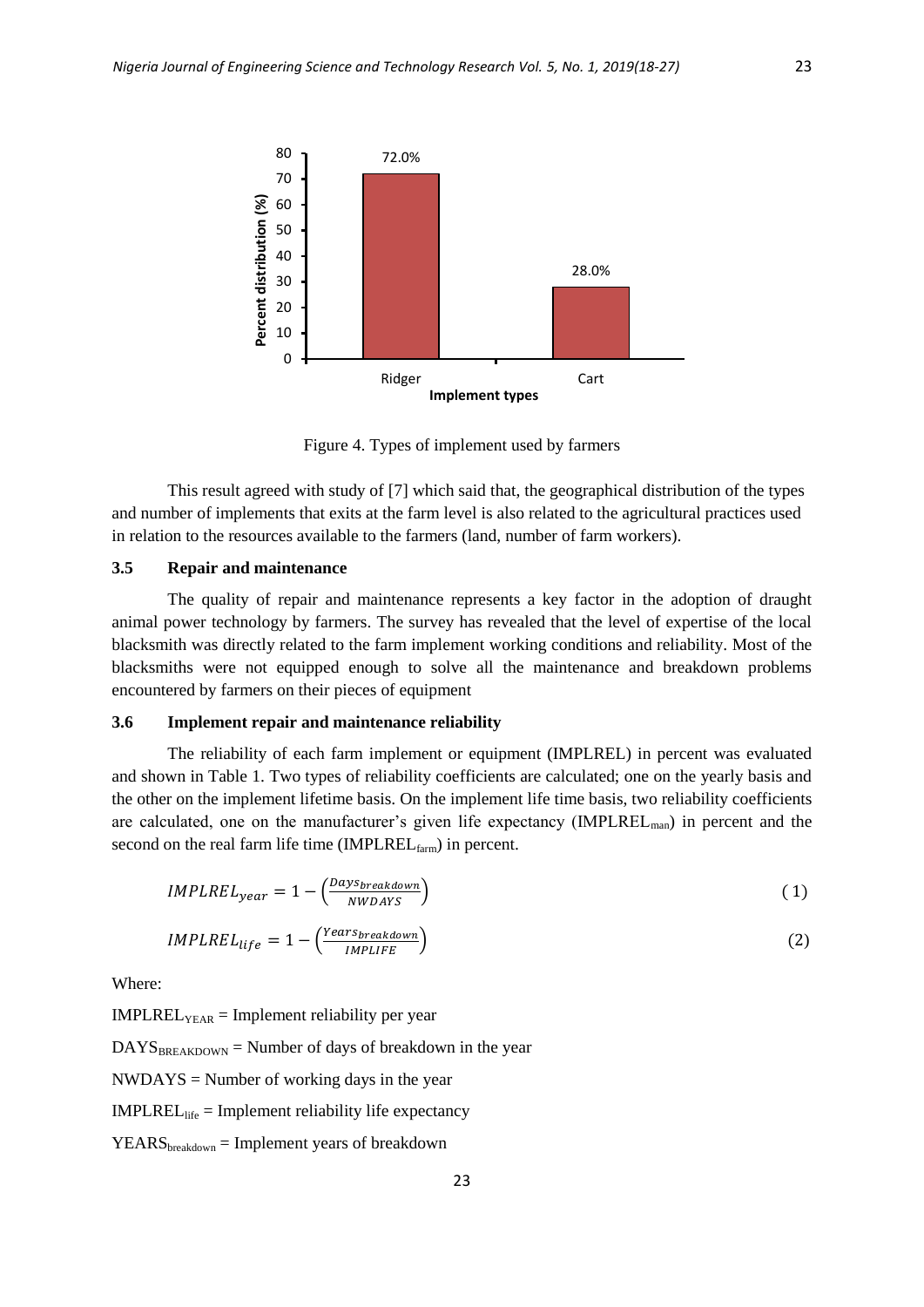#### IMPLIFE = Implement farm life time in years

The real implement reliability per year (IMPLREL) in percent is expressed by the combined reliability of the two:

$$
IMPLREL = (IMPLREL_{year}) * (IMPLREL_{life}) \tag{3}
$$

Among the most used farm equipment, the ox-cart appears to have the lowest overall reliability (IMPLREL) of 46.66 %. The observed breakdowns are frequent and complex (pole welding, pneumatic problems) and required more time to repair in comparison with the ridger (74.79 %). According to the level of utilization, breakdowns on newly purchased farm equipment happens more often after 2 years of use for cropping implements and after 3 to 5 years for ox-cart, evaluated from their first date of service. On the average, the lifetime of ridger is 10.1 years in farmers' condition and the manufacturer given lifetime was not available, however on the average 5 years was considered.

The primary failure of ox-cart is the breakage of the tongue which generally occurs at least once in its lifetime. Tongue breakage in combination with the tire problem account for 22.2% to 38.5 % of the breakdowns. The lifetime in farmers' condition is close to 10.07 years in total and manufacturer implement life span is10 years.

| Implement  | Potential<br><b>NWDays</b> | Manufactur<br>er  | $On-$<br>farm | Potenti<br>al on- | Number of days of breakdown |                  |         |          |                  | Reliability |     |
|------------|----------------------------|-------------------|---------------|-------------------|-----------------------------|------------------|---------|----------|------------------|-------------|-----|
| types      |                            |                   |               |                   | Days/yr                     | $\frac{0}{0}$    | Yrs/lif | %        | %                | Manufact    | Far |
|            |                            | implement<br>life | life          | farm<br>life      |                             | $_{\rm Days/yr}$ | e       | manufact | on-              | urer        | m   |
|            |                            |                   |               |                   |                             |                  |         | urer     | farm             |             |     |
| Ridger     | 45                         | 5.00              |               | 8.00              |                             | 6.51             |         | 32.00    | 20.0             | 63.57       | 74. |
|            |                            |                   |               |                   |                             |                  |         |          | $\boldsymbol{0}$ |             | 79  |
| Average    |                            |                   | 10.10         |                   | 2.93                        |                  | 1.60    |          |                  |             |     |
|            |                            |                   |               |                   |                             |                  |         |          |                  |             |     |
| Minimum    |                            |                   | 5.00          |                   | 0.00                        |                  | 1.00    |          |                  |             |     |
|            |                            |                   |               |                   |                             |                  |         |          |                  |             |     |
| Maximum    |                            |                   | 19.00         |                   | 5.00                        |                  | 2.00    |          |                  |             |     |
| $Ox$ -cart | 365.00                     | 10.00             |               | 10.00             |                             | 21.18            |         | 40.80    | 40.8             | 46.66       | 46. |
|            |                            |                   |               |                   |                             |                  |         |          |                  |             |     |
|            |                            |                   |               |                   |                             |                  |         |          | $\mathbf{0}$     |             | 66  |
| Average    |                            |                   | 10.07         |                   | 77.29                       |                  | 4.08    |          |                  |             |     |
|            |                            |                   |               |                   |                             |                  |         |          |                  |             |     |
| Minimum    |                            |                   | 1.00          |                   | 1.00                        |                  | 1.00    |          |                  |             |     |
|            |                            |                   |               |                   |                             |                  |         |          |                  |             |     |
| Maximum    |                            |                   | 21.00         |                   | 130.00                      |                  | 8.00    |          |                  |             |     |

Table 1. Implement repair and maintenance reliability

NWDays=Number of working days in the year

# **3.7 Farm Equipment Reliability**

The reliability of farm equipment is closely linked to the existing maintenance network and to the quality of technical services provided to farmers. Figure 5 shows that farmers rely on three categories of service providers: local blacksmiths, advanced implement dealers located in the big towns and farm equipment local dealers. Currently, the local blacksmiths represent the central piece of the network of the farm equipment servicing by carrying out about 84 % of the repair and maintenance.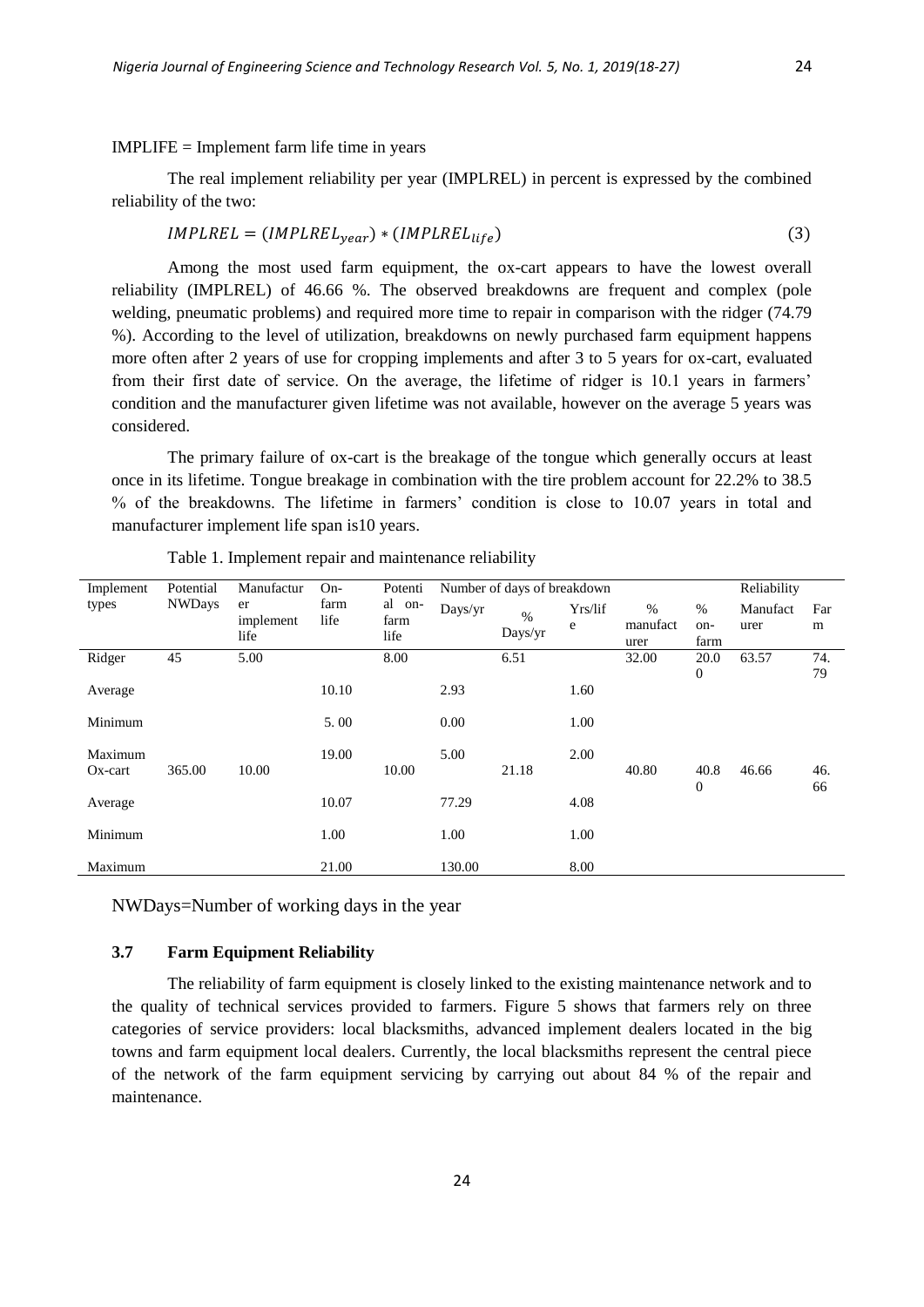

**Service providers** 

Figure 5. Implement service providers

#### **4 CONCLUSIONS**

The broad overview of animal traction in the study area shows that many factors were involved in the implementation of the technology. The quality of the implements made available to farmers is of major importance in relation to its life expectancy. The quality of maintenance and servicing is important to the viability of the technology. An analysis of actual and potential use of the technology carried out showed that ox is the only draught animal used in agricultural operations. The majority of the farmers (70%) relied on only one pair of oxen. Only the ridging implements were available. The farm implements experienced several breakdowns. This was associated with the quality of the materials used to make the working components, the conditions of use and absence of technical support. In these conditions the reliability, evaluated for each piece of farm equipment was generally found to be low. The skill and expertise of local blacksmiths must be improved through training and better tool supply.

# **REFERENCES**

- 1. Odigboh, E. U. (2000). Mechanization of Nigerian Agricultural Industry Pertinent Notes: Pressing Issues; Pragmatic Options. A public Lectures Academic of Science International Conference Centre Abuja-Nigeria, pp.13-23
- 2. Pearson, R. A. (2005). Contributions to Society: Draught and Transport. Encyclopedia of Animal Science; Marcel Dekker Inc., USA, pp 248-250.
- 3. Umar, B. (1994). Animal draught: The Underutilized Source of Power. Seminar Presented at the Department of Agric. Engineering, University of Maiduguri, (Unpublished).
- 4. Blench, R. M. (1997). Animal Traction in West Africa: Categories, Distribution and Constraints; A Nigerian case Study; Overseas Development Institute; Portland House Stag Place London SW1E 5D, 145p.
- 5. Mrema, G. C., Baker, D. and Kahan, D. (2008). Agricultural Mechanization in Sub-Saharan Africa: Time for a New Look. Food and Agricultural Organization of the United Nations; Viale delle Terme di Caracalla, 00153 Rome, Italy; FAO 2008, pp. 225-245.
- 6/ Gupta, J. P. and Ahmed, R. (2003). Animal-Drawn Soil working Four-in-One Implements. *AMA* vol. 34, no. 1, pp. 21 – 25.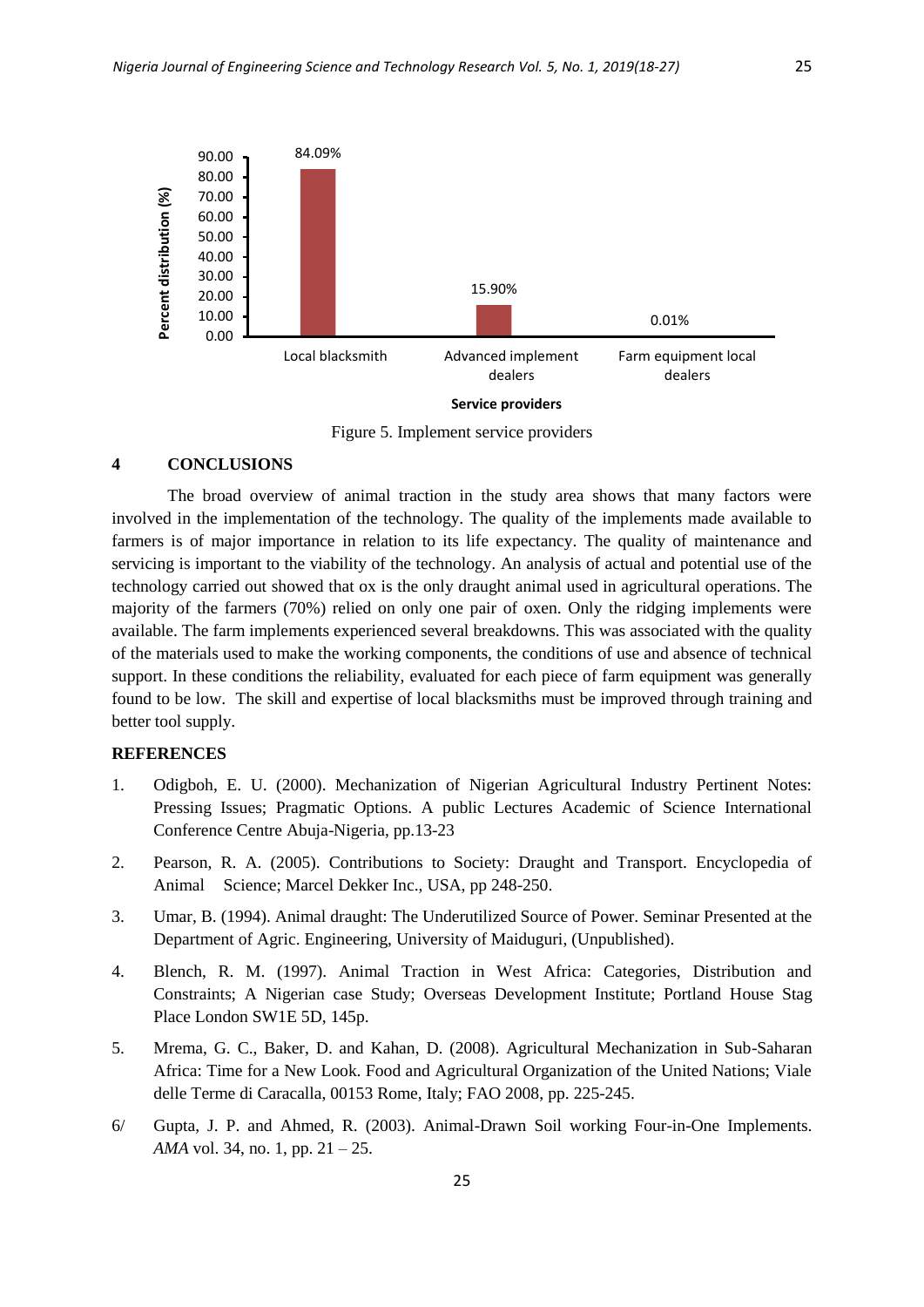- 7. Fall, A., Pearson, R. A. and Lawrence, P. R. (1997). Nutrition of Draught Animals in Semi-Arid West Africa I. Energy Expenditure by Oxen Working on Soils of Different Consistencies. Animal Science, vol. 64, pp. 209-215.
- 8. Bangura, A. B. (1999). The Utilization and Management of Draught Animals at Farm Level: Animal Power in Farming Systems. Pp. 293 – 298
- 9. Haque, M. A., Umar, B. and Kawuyo, U. A. (2000). A Preliminary Survey on the Use of Animal Power in Agricultural Operations in Adamawa State, Nigeria. Outlook on Agriculture, vol. 29, no. 2, pp. 123 – 127
- 10. Mersha, C., Tewodros, F.,Tadegegne, M and Malede, B. (2012). Strategies for Improvement of Draught Animal Power Supply for Cultivation in Ethiopia: A Review. *European Journal of Biological Sciences* vol. 4, no. 3, pp.96-104, *ISSN2079-2085.*
- 11. Bosso, A. A. and Fagge, A. A. (2007). A Review of Agricultural Mechanization in Nigeria: Problems and Prospect. In: Proceedings of the  $8<sup>th</sup>$  International Conference of the Nigerian Institution of Agricultural Engineers, vol. 29, pp. 27-33.
- 12. Kawuyo, U. A., Atiku, A. A. and Bwala, E. J. (2012). Draught Animal Power Utilization in Tillage Operations in Borno State, Nigeria. *Journal of Engineering and Applied Sciences,* vol. 7, no. 10, pp. 1349 -1352.
- 13. Starkey, P. (1989). Harnessing and Implements for Animal Traction: an Animal Traction Resource Book for Africa. GATE, ESchborn, Germany, 341p.
- 14. Sanni, S. A. (2008). Animal Traction: An Underused Low External Input Technology among Farming Communities in Kaduna State, Nigeria. *TROPICULTURA*, vol. 26, no. 1, pp. 48-52.
- 15. Suleiman, M.L. (2000). Animal Traction: A Viable Mechanization Alternative for Small and Medium Scale Farmers in Nigeria; A Paper presented at an Animal Traction: Train-the Trainer Workshop organized by Federal Ministry of Agriculture and Rural Development, Garki, Abuja, Held at Animal Traction Training Centre Tambu, Daura, Katsina, State and Bauchi State, Nigeria, July 10-14, 2000, pp. 22-30.
- 16. Loukanov, I. A, Uziak, J. and Michalek,J. (2005). Draught Requirements of Enamel Coated Animal Drawn Mould Board Plough. *Research Agricultural Engineering*, vol. 51, no. 2, pp. 56- 62.
- 17. Gbadamosi, L. and Magaji, A.S (2004). Field Study on Animal Draught Power for Farmers in Zuguma Village of Niger State, Proceedings of  $5<sup>th</sup>$  International Conference and  $26<sup>th</sup>$  Annual General Meeting of Nigerian Institution Agricultural Engineers (NIAE). Vol. 26, pp. 84-85.
- 18. Ja'afar-furo, M. R. (2010). Resource-use Efficiency and Constraints to Animal Traction Technology in Adamawa State, Nigeria. *American-Eurasian Journal Agriculture and Environmental Science*, vol. 8, no. 4, pp. 460-467.
- 19. Adebayo, A. A. and Tukur, A. L. (1999). Adamawa State in Maps. (1<sup>st</sup> Ed) Paraclete Publishers, Yola-Nigeria, pp. 7-10.
- 20. UBRBDA (2013). Upper Benue River Basin Development Authority, Yola Metrological Data Year book (Unpublished).